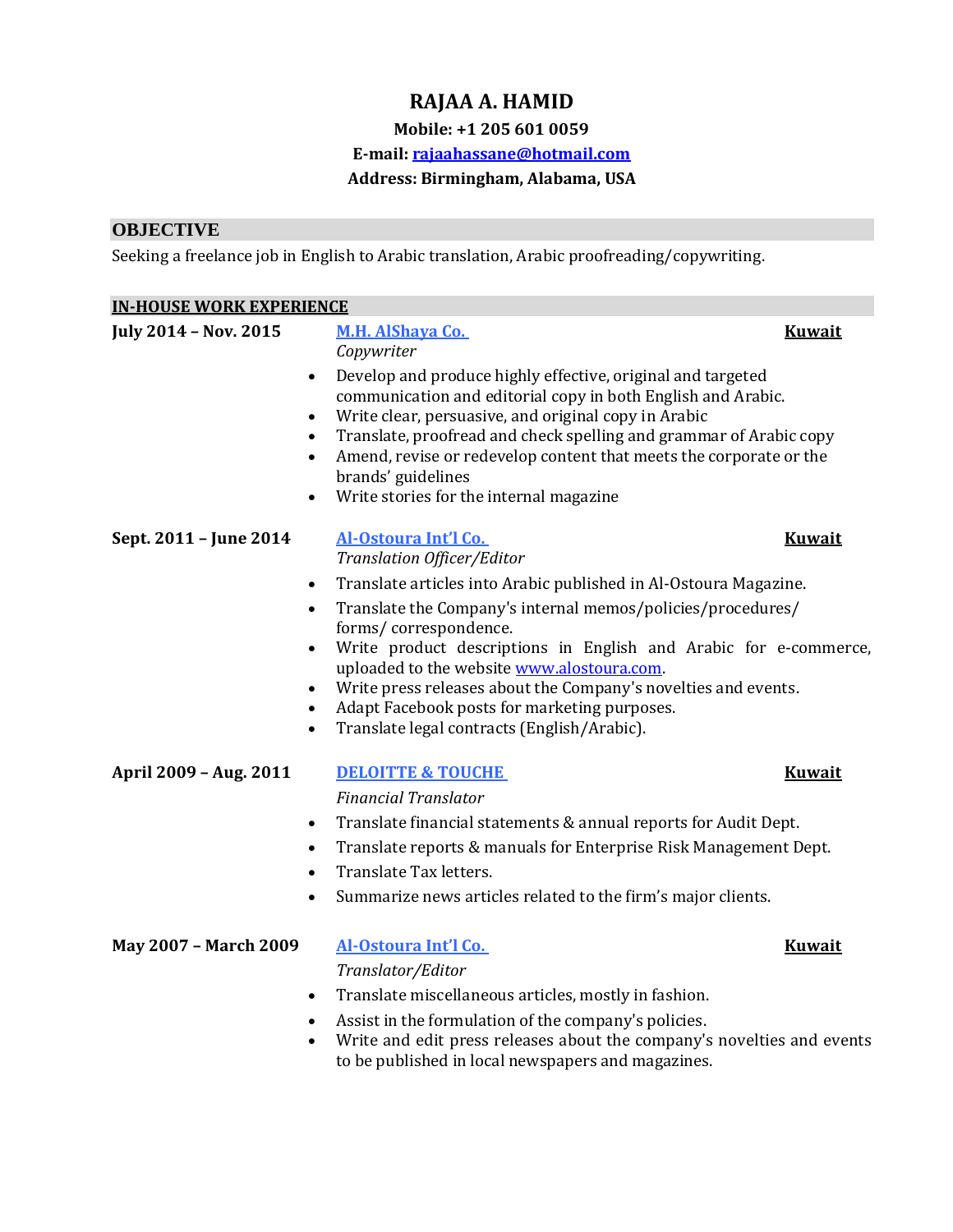Rajaa Hamid +12056010059 rajaahassane@hotmail.com

### **FREELANCE WORK EXPERIENCE**

| <b>Aug.2015 - Present</b> | <b>Science and Ink</b>                                                                                                             | Lebanon           |
|---------------------------|------------------------------------------------------------------------------------------------------------------------------------|-------------------|
|                           | policies, correspondence, development<br>Translate<br>Government entities in KSA                                                   | strategies<br>for |
| Jan. $2015$ – present     | <b>ICON Language Services</b><br>Handle linguistic validation of medical questionnaires                                            | <b>Ireland</b>    |
| Feb. 2011 - 2015          | <b>MAPI Group</b><br>Handle linguistic validation of PRO instruments and in particular Health-<br>Related Quality of Life (HRQoL). | France            |
| Jul. 2006 - Jun. 2007     | <b>TANIA Establishment</b>                                                                                                         | Lebanon           |
|                           | Translate documentaries & cartoon series from English into Arabic.                                                                 |                   |
| Feb. 2006 - May 2007      | <b>SUPER M Productions</b>                                                                                                         | <b>Lebanon</b>    |
|                           | Subtitle cartoons and documentaries from English into Arabic.                                                                      |                   |
| Jul. 2003 - May 2009      | <b>KALAMON for Translation &amp; Editing</b>                                                                                       | <b>Lebanon</b>    |
|                           | Translate documentaries for dubbing from English / French into Arabic<br>(History, Art, Philosophy, Biographies).                  |                   |

| <b>EDUCATIONAL BACKGROUND</b> |                                                                                                                                                                                                        |  |
|-------------------------------|--------------------------------------------------------------------------------------------------------------------------------------------------------------------------------------------------------|--|
| 2005-2006                     | Diplôme D'études Supérieures Spécialisées (DESS) in Translation                                                                                                                                        |  |
|                               | Lebanese University, Faculty of Literature & Human Sciences                                                                                                                                            |  |
| 2003-2004                     | <b>Bachelor of Arts in Translation - Translation</b>                                                                                                                                                   |  |
|                               | Lebanese University, Faculty of Literature & Human Sciences                                                                                                                                            |  |
| 1999-2000                     | Baccalauréat II, Philosophy section                                                                                                                                                                    |  |
|                               | Collège des Sœurs des Saints-Cœurs, Marjeyoun, Lebanon                                                                                                                                                 |  |
| <b>ACHIEVEMENTS</b>           |                                                                                                                                                                                                        |  |
| Oct. 2014                     | Singlehandedly translated the website (www.academy.alshaya.com)<br>from English to Arabic in one week.                                                                                                 |  |
| May 2015 - July 2015          | Singlehandedly translated the website (www.alshaya.com) from English<br>to Arabic with minimal supervision                                                                                             |  |
| Nov. 2005 - May 2006          | Editing/Researching/Proofreading, and Translating documents, studies<br>and researches to finalize a book titled "The Birth of the Foundling" ( ولإدة )                                                |  |
|                               | May S. Khansa, published by "Baheth",<br>2007.<br>(اللقنط<br>by<br>(http://www.worldcat.org/title/wiladat-al-laqit-al-irhab-al-sihyuni-al-<br><u>amriki-wa-khiyanat-hukkam-al-arab/oclc/164342363)</u> |  |